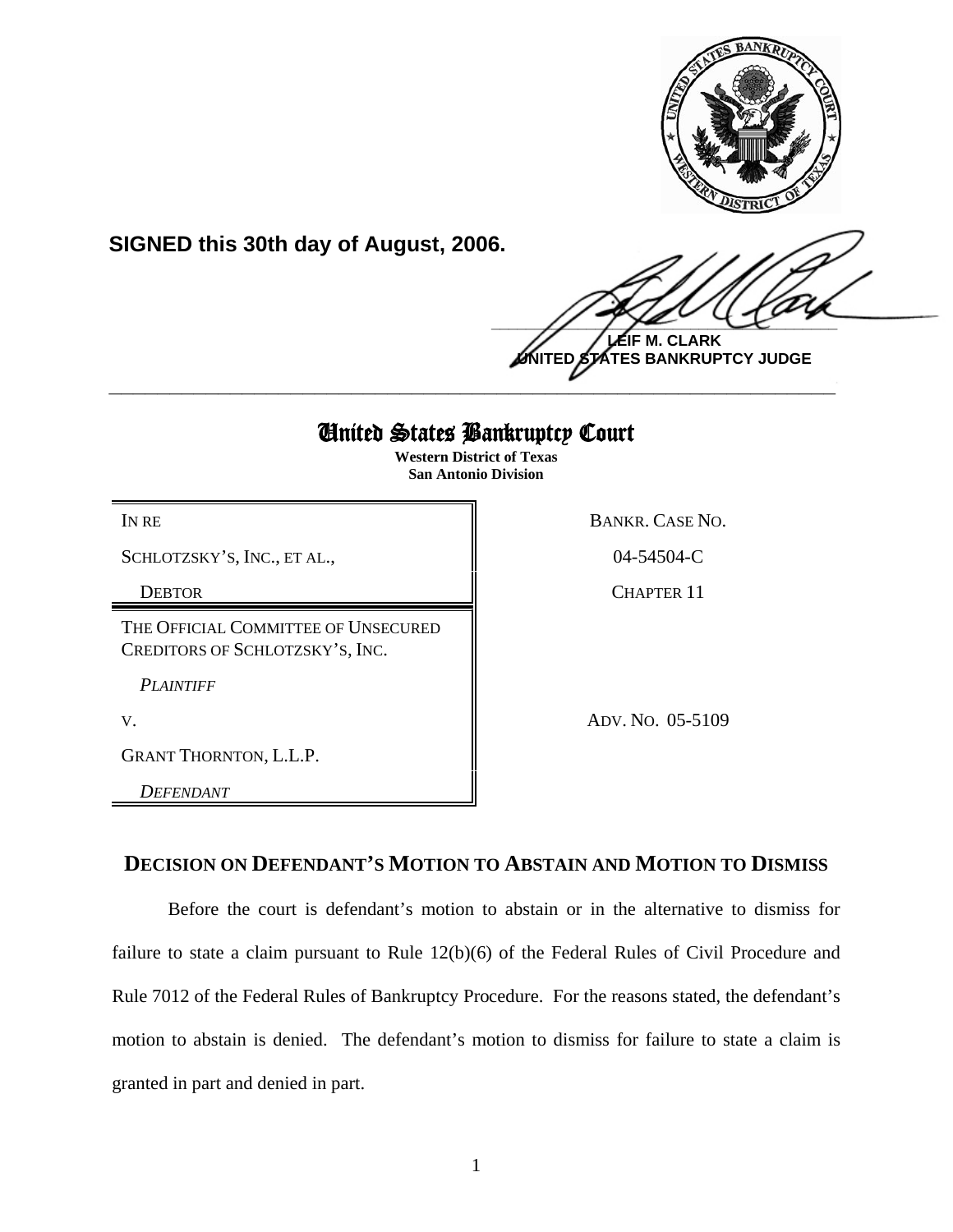## **BACKGROUND1**

The Creditors' Committee has sued Grant Thornton for alleged auditing failures relating to the firm's handling of the pre-petition debtor's "acquisition" of certain Area Developer Agreements from NS Associates. Schlotzsky's<sup>2</sup> entered into area developer agreements with persons or entities who were charged with both recruiting new franchisees and handling some of the management tasks for existing franchisees within a certain area, in exchange for a portion of the franchise revenue. One of the largest of these ADA's involved NS Associates, covering Dallas, Houston and San Antonio. The agreement was entered into in 1996.

A few years later, Schlotzsky's initiated a strategy of either re-negotiating the terms of some of these area developer agreements or buying them out outright, with the goal of obtaining a new source of financing by securitizing the franchise revenue stream. The reacquisition transaction with NS Associates forms the basis of this lawsuit, as the committee alleges that Grant Thornton improperly characterized the debtor's exercise of the option in the agreement as an "acquisition of intangible assets," thereby impermissibly permitting the offset of 100 percent of the Option price. The Committee maintains that the transaction should have been recorded as an expense because it was more properly characterized as a contract termination fee. According to the Committee, accounting for the transaction as did Grant Thornton allegedly caused the Debtor's financial statements to falsely show an increase in intangible assets of more than \$25 million offsetting the \$23 million liability recorded, artificially masking the company's insolvency. The Committee also alleges that the assets were worth substantially less than \$25 million, evidenced by the major write-down by the Debtor after filing.

Grant Thornton was hired to perform a fiscal year 2002 audit. It was re-engaged for the following fiscal year as well. The Committee in its complaint charges that Grant Thornton failed

<sup>&</sup>lt;sup>1</sup> The background facts as set out herein are descriptive only and should not be construed as findings.

 $<sup>2</sup>$  In this generic description, the reference to Schlotzsky's is actually a reference to a number of related corporate</sup> entities through which business was conducted.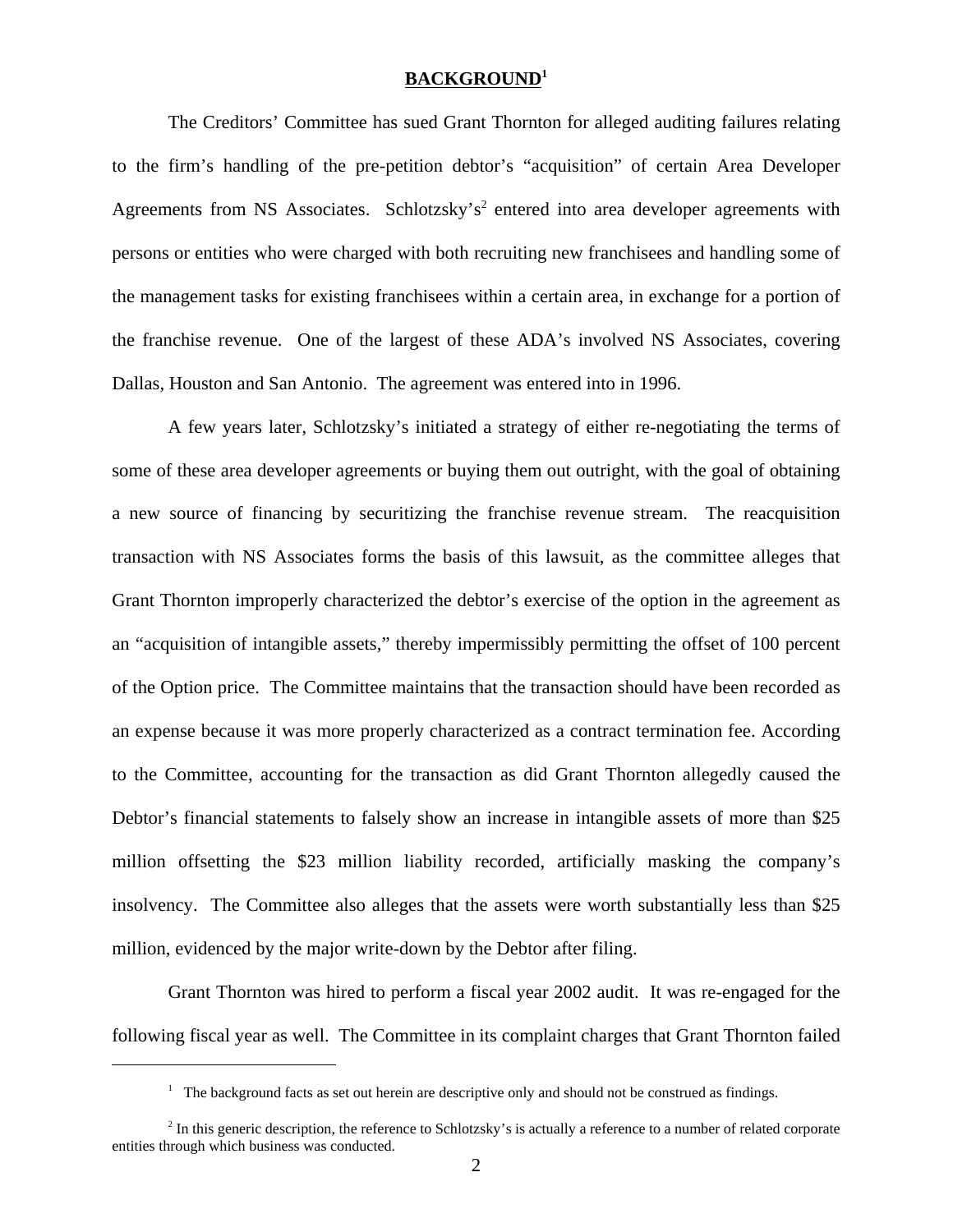to abide by Generally Accepted Accounting Standards (GAAS) as it had promised to do in its audit engagement letters. The Committee alleges that Grant Thornton failed to abide by the AICPA standards, also in breach of the engagement letter, for quarterly audits it performed. The Committee says that these failures caused Schlotzsky's to become more insolvent because, had the companies directors and officers known the Debtor's real financial condition they would not have allowed it to incur additional debt. The complaint alleges the following specific causes of action:

- 1. Professional Negligence for 2002 and 2003 Audits
- 2. Breach of Contract for 2002 and 2003 Audits
- 3. Aiding and Abetting Breaches of Fiduciary Duties
- 4. Negligent Misrepresentation
- 5. Gross Negligence
- 6. Equitable Subordination pursuant to 11 U.S.C. § 510(c)
- 7. Avoidance of Preferential Transfers pursuant to 11 U.S.C. §§ 547(b) and 550.

#### **MOTION TO ABSTAIN**

Grant Thornton first urges the court to abstain from hearing the state law causes of action urged in the complaint. Grant Thornton admits that mandatory abstention does not apply in this action because the action had not previously been commenced in state court prior to the bankruptcy filing. *See* 28 U.S.C. § 1334(c)(2). Grant Thornton argues however that the court should exercise its discretion under the permissive abstention provisions of section 1334(c)(1), because the majority of the claims are state law claims. *See* 28 U.S.C. § 1334(c)(1). It adds that the federal actions pleaded by the Committee are only loosely connected to the state law claims

The Committee, in its response, argues that "only noncore matters are suitable for permissive abstention,"<sup>3</sup> and that the preference and equitable subordination actions are certainly

<sup>3</sup> Committee Response at 3 (quoting *In re Terracor,* 86 B.R. 671, 675 n.11 (Bankr. D. Utah 1988) which cites *In re Arnold Printworks, Inc.* 815 F.2d 165, 171 (1<sup>st</sup> Cir. 1987)).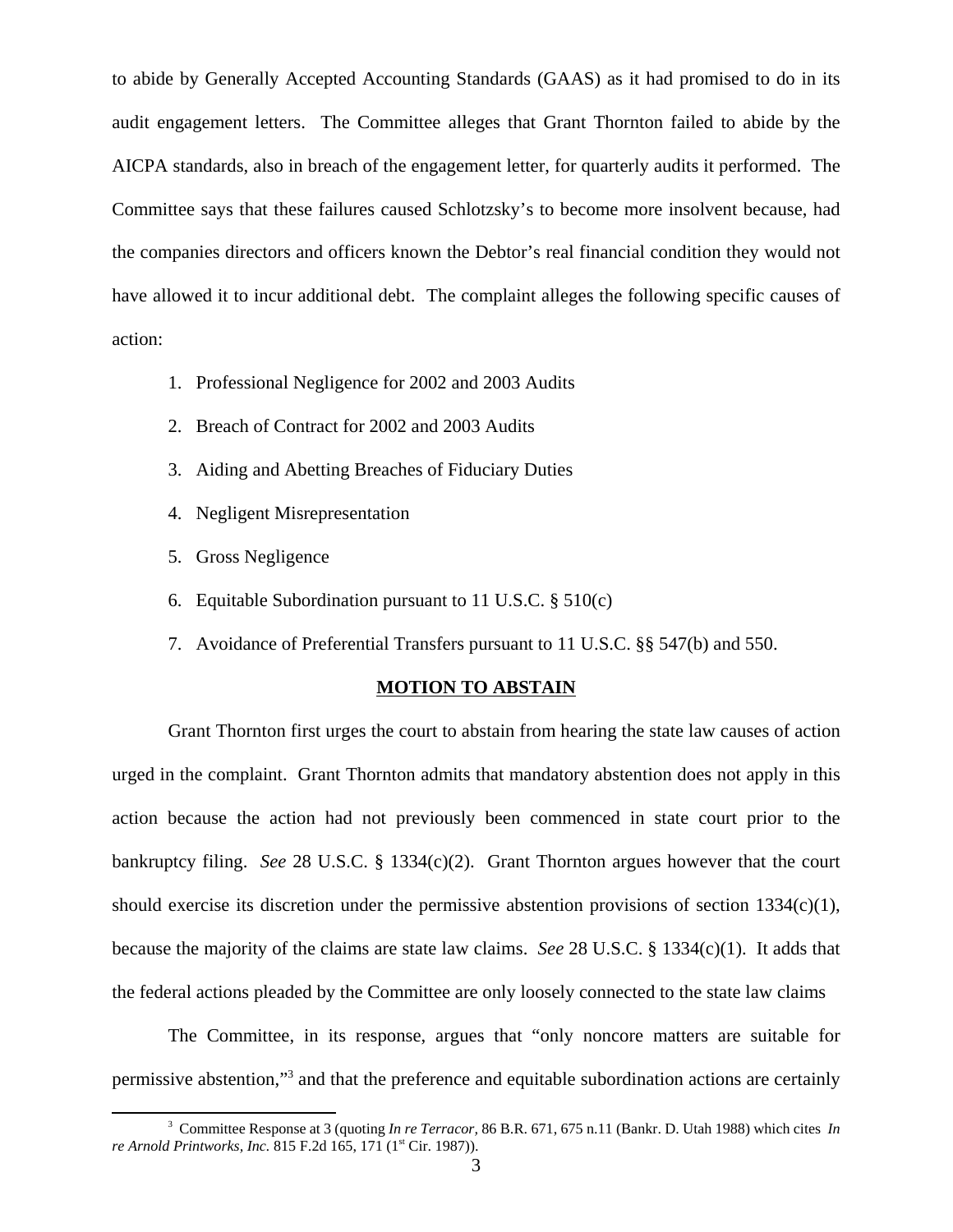core proceedings. *See In re Wood*, 825 F.2d, 90, 96-97 (5<sup>th</sup> Cir. 1987). The state law-based actions are sufficiently related to these core matters that they should be retained, says the Committee, adding that the fact that a given matter may be controlled by state law is insufficient of itself to render the matter noncore. *See* 28 U.S.C. § 157(b)(3).

In *Fairchild Aircraft Corp.*,<sup>4</sup> this court observed that discretionary abstention should not be employed in a manner that works to undermine the important bankruptcy policy, expressed in the Bankruptcy Reform Act of 1978, favoring "a single forum for the adjudication of all matters relating to the bankruptcy case...."<sup>5</sup> As a general rule, the court noted that "[a]bstention is not a favored doctrine in the federal system...[because] federal courts have a virtually unflagging obligation to exercise their jurisdiction except in those extraordinary circumstances where the order to the parties to repair to State court would clearly serve an important countervailing interest."6 That said, by the same token, abstention as set out in section 1334(c) serves the special function of acting as a salutary curb on the otherwise boundless scope of jurisdiction conferred by section 1334(b). *See Matter of Wood*, 825 F.2d 90, 93 (5<sup>th</sup> Cir. 1987).<sup>7</sup>

Whether permissive abstention is appropriate in a given case will, of necessity, be driven by equitable considerations germane to that case. The court's decision to abstain or not will only

5 *Id.* at \*2.

7 Said the Fifth Circuit,

<sup>4</sup> 1990 WL 119650 (Bankr. W.D. Tex. 1990).

<sup>&</sup>lt;sup>6</sup> *Id.* (internal quotations omitted).

The district court [below] expressed its concern that an overbroad interpretation of section 1334 would bring into federal court matters that should be left to state courts to decide. We have also expressed the same concern. There is no necessary reason why that concern must be met by restrictive interpretations of ... section 1334. The [Bankruptcy Amendments and Federal Judges Act of 1984] grants the district court broad power to abstain whenever appropriate "in the interest of justice, or in the interest of comity with State courts ... The abstention provisions ... demonstrate the intent of Congress that concerns of comity and judicial convenience should be met, not by rigid limitations on the jurisdiction of the federal courts, but by the discretionary exercise of abstention when appropriate in a particular case.

See id.; see also S.REP.NO. 95-989, 95<sup>th</sup> Con, 2<sup>nd</sup> Sess 154 (1978); H.REP.NO. 95-595, 95<sup>th</sup> Cong, 1<sup>st</sup> Sess (1977) (both addressing the intended operation of similar abstention provisions enacted as section 1471(d) of title 28, and making the same observations).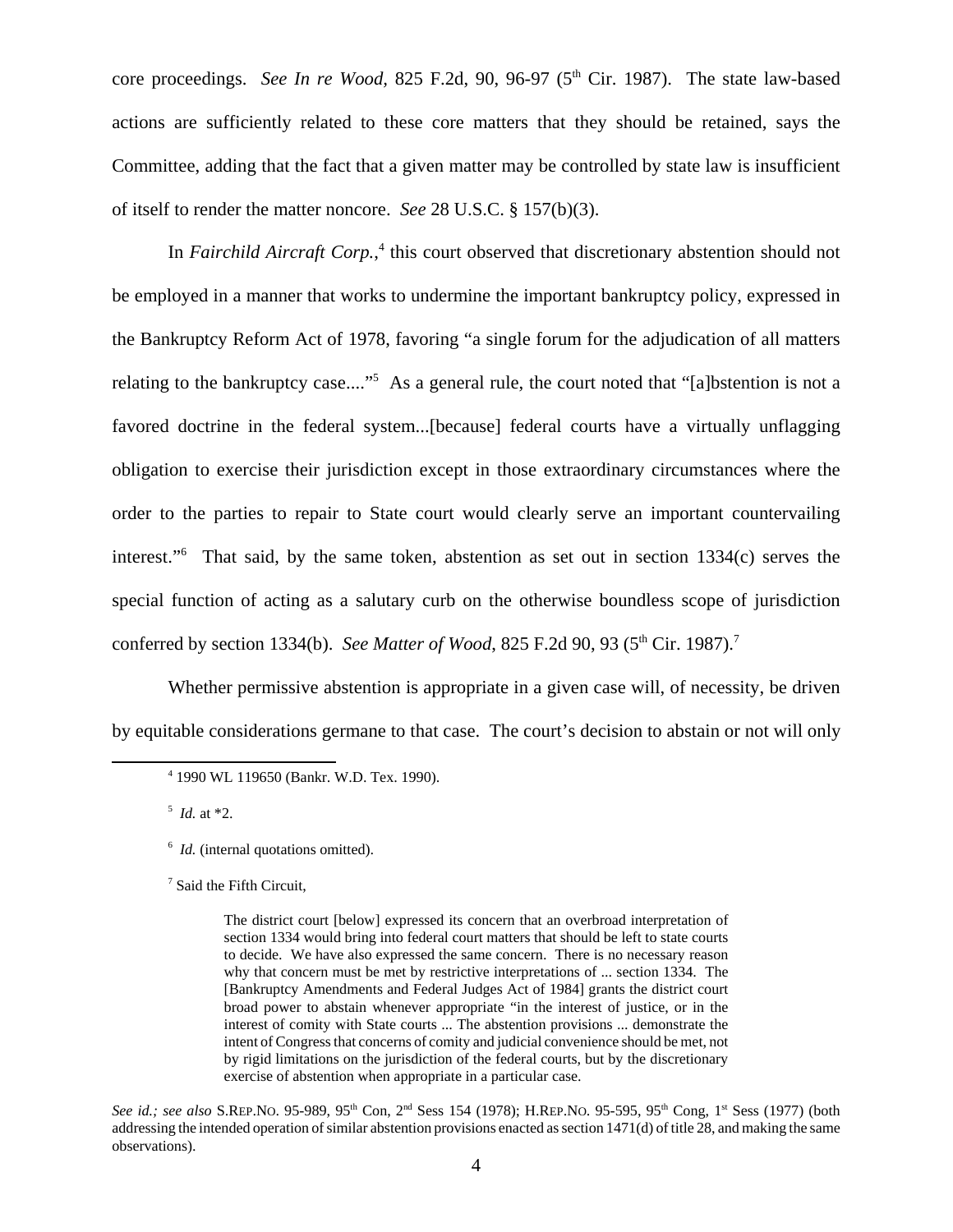be disturbed upon a showing of an abuse of discretion. *See Matter of Howe*, 913 F.2d 1138, 1143 ( $5<sup>th</sup>$  Cir. 1991). Many courts, in an effort to give expression to the parameters of that discretion, have developed multi-factor tests.<sup>8</sup> While helpful, they are by their very nature, not dispositive. Mechanical applications of such tests to rule on equitable issues that are heavily fact-specific are often doomed to produce incorrect outcomes.<sup>9</sup> The various tests offered by these opinions must be viewed in the larger context of the task presented – to arrive at the equitable application of the permissive abstention doctrine, as appropriately applied in the bankruptcy context. Or, more simply, we must avoid losing the forest for the trees. *See Murphy v. Uncle Ben's, Inc.*, 168 F.3d 734, (5<sup>th</sup> Cir. 1999) ("[t]he decision whether to surrender jurisdiction because of parallel state court litigation does not rest on a "mechanical checklist" of [abstention] factors, but on a 'careful balancing' of them, 'as they apply in a given case, with the balance heavily weighted in favor of the exercise of jurisdiction.'), *citing Moses H. Cone Mem'l Hosp. v. Mercury Constr. Corp.*, 460 U.S. 1, 16, (1983)).

The larger context of permissive abstention is informed by the base principles that led to its inclusion in the bankruptcy jurisdiction statute in 1978. Those principles included the importance of centralized administration in one forum, the breadth of bankruptcy jurisdiction intended to have been conferred, the need to deal with unexpected exigencies or to step back when the matter to be litigated is especially important to be resolved in a state forum,<sup>10</sup> and the need to do justice (as well as to avoid doing an injustice).<sup>11</sup>

<sup>8</sup> *In re Denton County Elec. Co-Op, Inc.,* 281 BR 876, 881 and notes 10-11 (Bankr. N.D. Tex.) (citing cases from the 7th and 9th Circuits and bankruptcy districts in the southern and northern districts of Texas).

<sup>&</sup>lt;sup>9</sup> A person is sent into a crowded room with directions to find Judge Clark by applying the following multi-factor test : (1) tall, (2) blond hair, (3) angular features, (4) dressed stylishly, and (5) having a resonant voice. The person returns with David Bowie in tow. If the person had simply been given a recent picture of Judge Clark (which would have been worth far more than all the factors one could write down on a piece of paper), chances are he would have quickly returned with the judge, not the singer.

<sup>10</sup> The legislative history specifically cited to *Thompson v. Magnolia Petroleum*, 309 U.S. 478 (1940), a case which involved the intersection of federal bankruptcy jurisdiction with the State of Texas' strong interest in regulating the law surrounding the development and sale of oil and gas in that state.

<sup>&</sup>lt;sup>11</sup> The example offered in the legislative history involved a preference for not abstaining if the matter in question could not be brought elsewhere.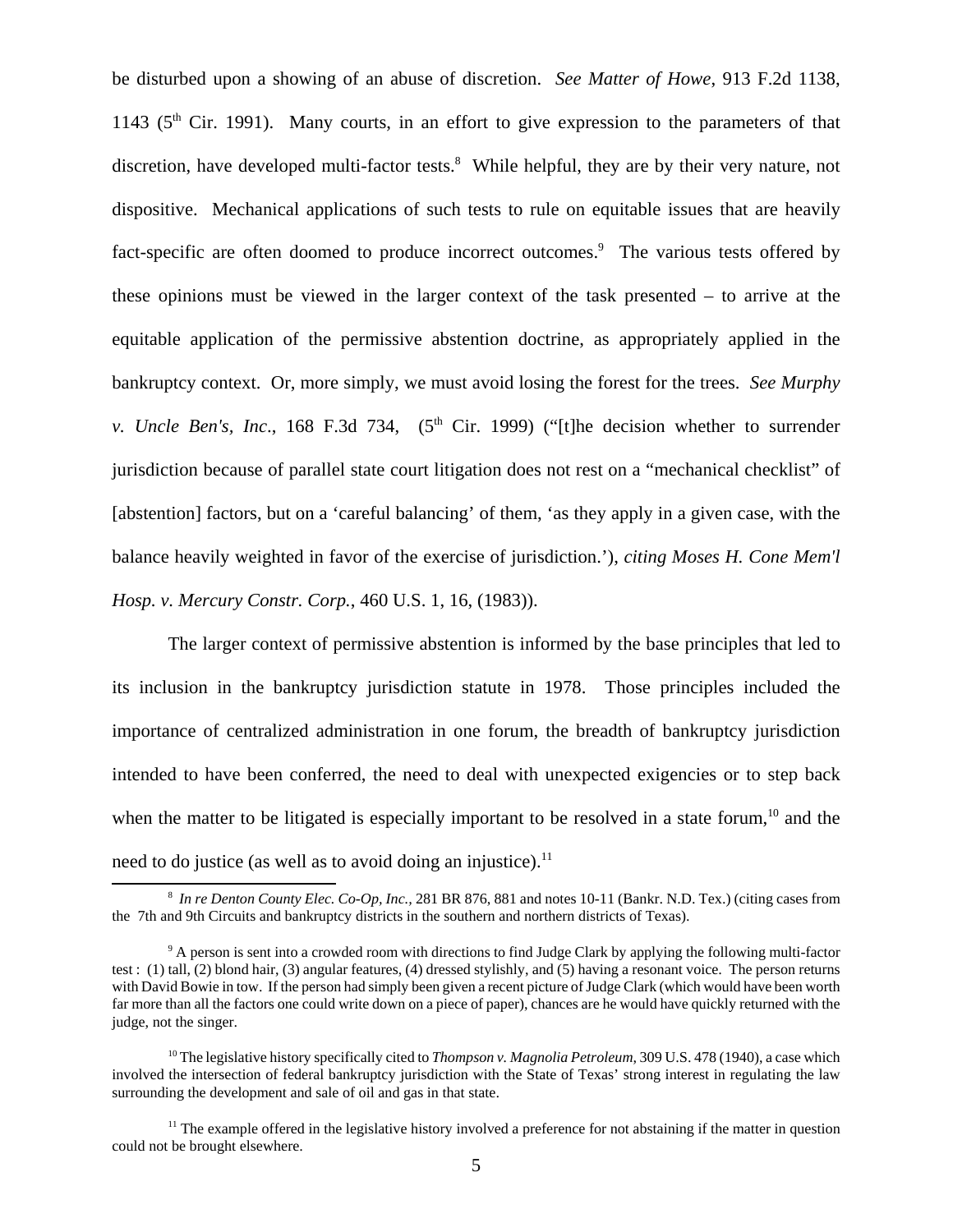In this case, the Committee has chosen the federal court as its preferred forum, as is its right. Federal courts generally will respect this right, and even speak of a "duty to sit" so as to afford the plaintiff the forum that the plaintiff first selected (so long as jurisdiction exists and there is no obvious abuse). *See e.g., Berthelot v. Boh Bros. Const. Co. L.L.C.,* 431 F.3d 639, 651 (E.D. La. 2006). Some courts speak of permissive abstention as an appropriate antidote for "forum shopping," *see, e.g., In re Encompass Servs. Corp.,* 337 B.R. 864 (Bankr. S.D. Tex. 2006), but the evil is often in the eye of the beholder. *All* plaintiffs who have a choice of forums in which to bring litigation engage in *de facto* "forum shopping" as soon as they pick one available forum over the other. All defendants who have the ability to do so similarly engage in "forum shopping" when they remove state court litigation to federal court, or when they invoke a particular remedy (such as a jury demand) in order to get out of the bankruptcy court and into the district court. In all these situations, however, the parties are simply exercising rights afforded them under the law – rights which *can* serve their interest in selecting the forum they deem most favorable, but which are no less rights entitled to vindication regardless the motivation behind their use.

For forum shopping to become a significant factor in the abstention calculus, it must rise to a level demonstrating an attempt to abuse or manipulate the judicial process. The Fifth Circuit has said (albeit in the context of a declaratory judgment action brought by insurance company) that

[T]he fact that federal forums are sought by some [plaintiffs] in an attempt to avoid the state court system, does not necessarily demonstrate impermissible forum selection when the declaratory judgment out-of-state plaintiff invokes diversity. Rather it states the traditional justification for diversity jurisdiction, to protect out-of-state defendants. *Sherwin-Williams*, 343 F.3d at 399 (internal citation and quotation marks omitted). Instead, a court is more likely to find a plaintiff engaged in impermissible forum shopping where the federal action would change the applicable law. *See id.* at 397, 399; *Mission Ins. Co. v. Puritan Fashions Corp.*, 706 F.2d 599, 602 n. 3 (5<sup>th</sup> Cir. 1983).

6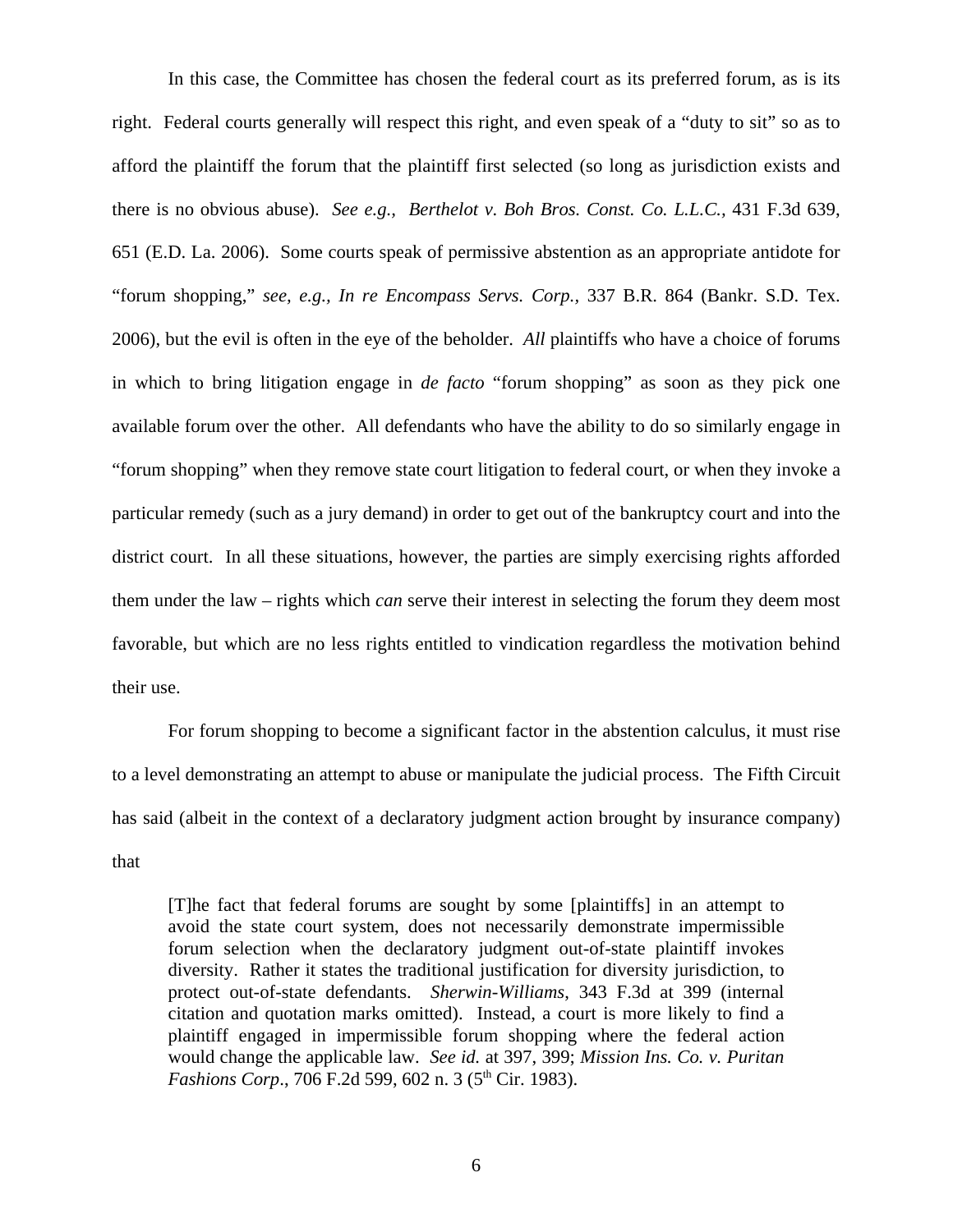*AXA Re Property & Cas. Ins. Co. v. Day*, 162 Fed. Appx. 316, 320 (5th Cir. 2006); *see generally Sherwin-Williams Co. v. Holmes County, 343 F.3d 383, 387 (5<sup>th</sup> Cir. 2003). The facts of this* case do not in any way raise the spectre of impermissible forum shopping.

Centralized administration of the estate is another important consideration in the abstention calculus, as the pervasive jurisdiction created for bankruptcy matters was crafted primarily to achieve that end. Abstention runs counter to that goal, obviously. It functions as a kind of safety valve, authorizing the court to abstain (thereby sending the parties to a state court forum) when the exigencies of the case and the interests of justice overcome the need for centralized administration. *See Matter of Wood*, 825 F.2d 90, 93 (5<sup>th</sup> Cir. 1986).

This adversary proceeding was commenced well prior to the confirmation of the debtor's plan, and was initiated by the Official Creditors' Committee with the permission of the court because the debtor-in-possession was not positioned (or motivated) to litigate with its auditors. The Committee represented the constituency with the greatest economic stake in the litigation. The DIP, meanwhile, was focused primarily on wrapping things up, after selling substantially all of the operational assets of the estate to a third party relatively early in the case. On these facts, the importance of centralized administration was certainly relevant at the time the litigation was commenced, though that importance has faded somewhat now that a plan has been confirmed. Still, there are efficiencies gained from the fact that the court in which the matter has been brought is familiar with the context of the litigation and the general background of the debtors.

Cutting against these considerations are the fact that the professional misconduct, breach of conduct, negligent misrepresentation, and knowing participation causes of action in the complaint are governed by state law. Some of the causes of action (including the deepeing insolvency allegation and the knowing participation action) involve relatively unsettled legal issues. The defendant also notes that, at some point, it intends to ask for a jury. Is it unjust,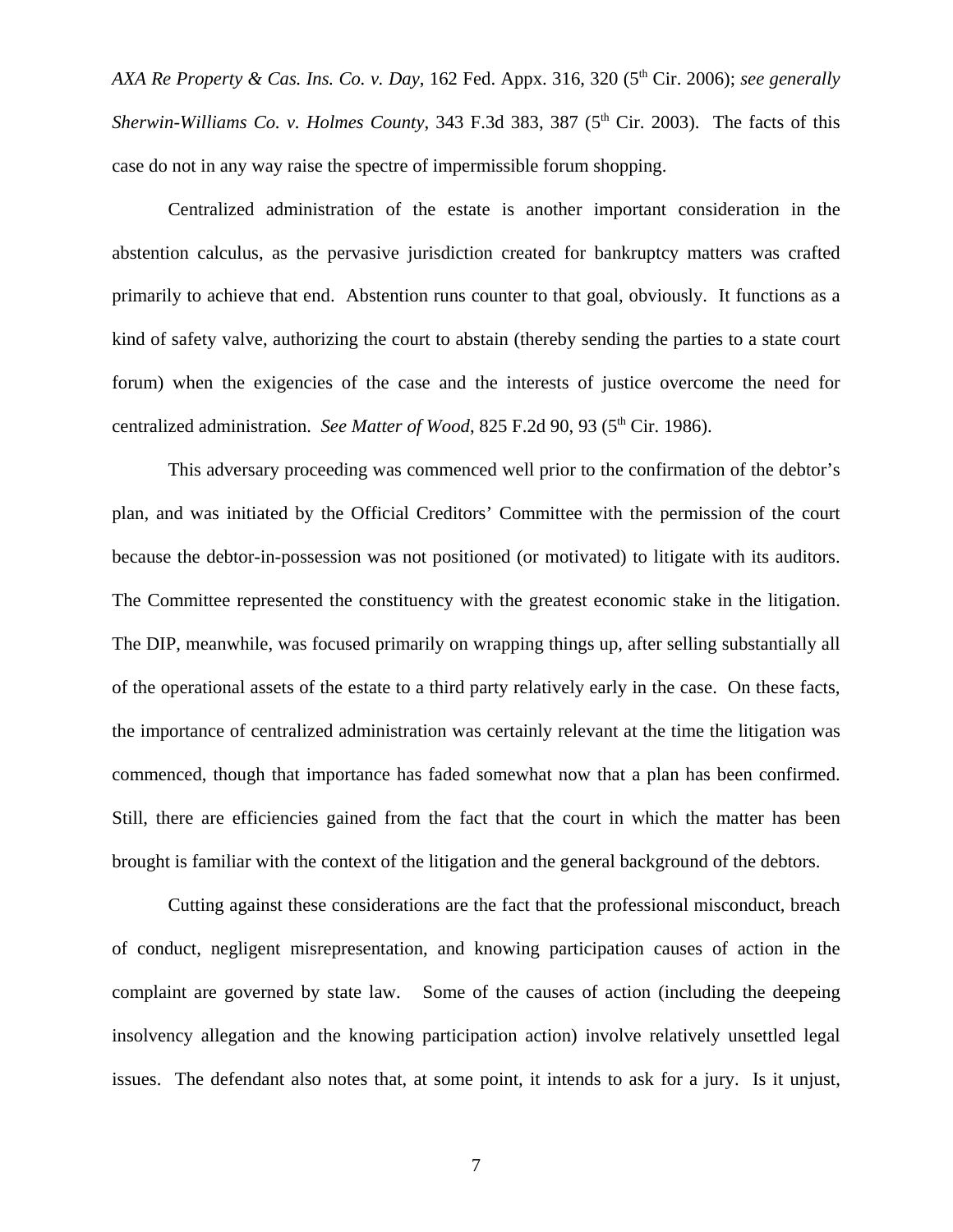given these considerations, for this court to retain the matter, given that this is plaintiff's preferred choice of forum?

The short answer is that it is not. The legal issues informing this litigation are indeed grounded in state law, but so also are many of the legal issues which confront a bankruptcy court. State law controls issues of property of the estate, the allowance of claims, the determination of exemptions, the validity and perfection of secured claims, various actions which can be brought under section 544(b), and questions surrounding the enforceability, severability, and remedies associated with executory contracts. Actions for legal malpractice are governed in this state by a fairly well-developed (and well-settled) body of case law. The court has previously entertained a cause of action much like the one presented here, with the concurrence of the district court. *See* Order Accepting Report and Recommendation of the Bankruptcy Judge, *Blackwell v. Deloitte & Touche, LLP*, SA-03-143-FB (July 30, 2003). There too the plaintiff sought damages for legal malpractice, breach of contract, gross negligence, and knowing participation in breach of fiduciary duty. Such actions have, increasingly, been brought in federal court as a direct result of the filing of an enterprise whose downfall has been alleged to have been caused, at least in part, by accounting irregularities. *See*, *e.g.*, *In re Southmark*, 163 F.3d 925 (5<sup>th</sup> Cir. 1999); *In re Southeast Banking Corp.*, 144 F.3d 732 (11<sup>th</sup> Cir. 1998). There seems, on these facts, to be little in either the nature of the action brought, or the decisional law controlling the action, that calls for abstention to avoid an injustice.

Nor can the procedural impediments imposed by this action's being brought in federal bankruptcy court serve as a basis for abstention, for a simple, common sense reason. Such a rule would mean that abstention is indicated *whenever* a noncore, related action is brought in federal bankruptcy court.<sup>12</sup> Unless we are to read Congress' own enactment of section  $157(c)(1)$  of title

<sup>&</sup>lt;sup>12</sup> Section 157(c)(1) directs a bankruptcy court to submit proposed findings and conclusions for consideration by the district court, which enters any judgment in the matter. The district court can review *de novo* those matters to which a party has timely objected. 28 U.S.C. § 157(c)(1). The bankruptcy judge can enter final judgment only with the consent of both parties. *Id.* The district court may withdraw the reference if the matter cannot be tried by the bankruptcy court, due to a combination of a valid jury demand and lack of consent to the bankruptcy court's conducting the jury trial by at least one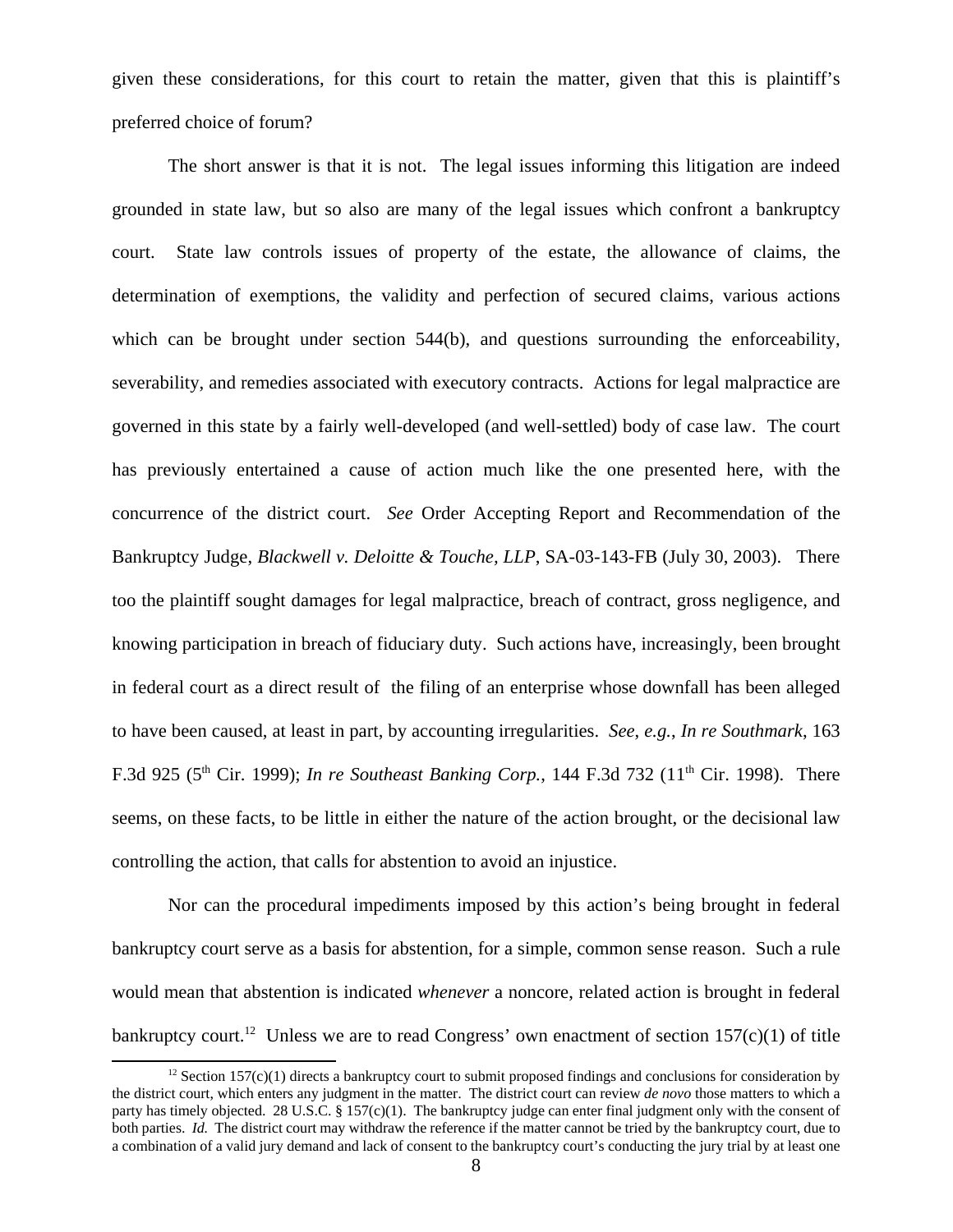28 as a perverse sort of statutory self-fulfilling prophesy, that section's operation should not factor into the abstention calculus. Nor ought we to institute a rule of decision that in effect rewards the party seeking abstention if that party insists on being as obstructionist as possible by refusing to consent either to the entry of final judgment by the bankruptcy judge or the conduct of a jury trial by that court. $^{13}$ 

In short, the court concludes that the motion for permissive abstention ought not be granted, and the same is accordingly denied.

#### **MOTION TO DISMISS**

When considering a motion to dismiss, the court must accept as true all well-pleaded facts and view them in a light most favorable to the plaintiff. *McCartney v. First City Bank,* 970 F.2d 45, 47 (5<sup>th</sup> Cir. 1992); *see also General Electric Capital Corp. v. Posey*, 415 F.3d 391, 394  $(5<sup>th</sup> Cir. 2005)$  ("A claim will not be dismissed unless the plaintiff cannot prove any set of facts in support of his claim that would entitle him to relief").

#### *Claims for Breach of Contract and for Attorney's Fees*

Grant Thornton argues that Texas courts routinely dismiss breach of contract claims against professionals when the complaint is based upon a violation of a professional's duty of care because professional negligence claims arise solely in tort. Without a breach of contract claim, no attorney's fees can be awarded. *See* TEX. CIV. PRAC. & REM. CODE § 38.001.

 The Committee argues that the breach of contract claims are not based exclusively on a violation of Grant Thornton's professional duty of care, but rather the failure of Grant Thornton to comply with the express terms of its contractual agreements with Schlotzsky's.

party. *See Matter of Clay*, 35 F.3d 190 (5<sup>th</sup> Cir. 1994); *see also* 28 U.S.C. § 157(d), (e).

<sup>13</sup> There may be entirely valid reasons for a party's not consenting independent of the abstention argument. *See Matter of Clay*, *supra*. However, a party cannot be heard to argue its own non-consent as a *basis* for abstention. After all, non-consent simply moves the matter to the district court for final adjudication, while abstention removes the matter from the federal courts entirely. If the party in fact prefers not to be in federal court at all, there is less equitable justification for that same party's taking steps to get *into* federal district court. Equity does not operate in that fashion.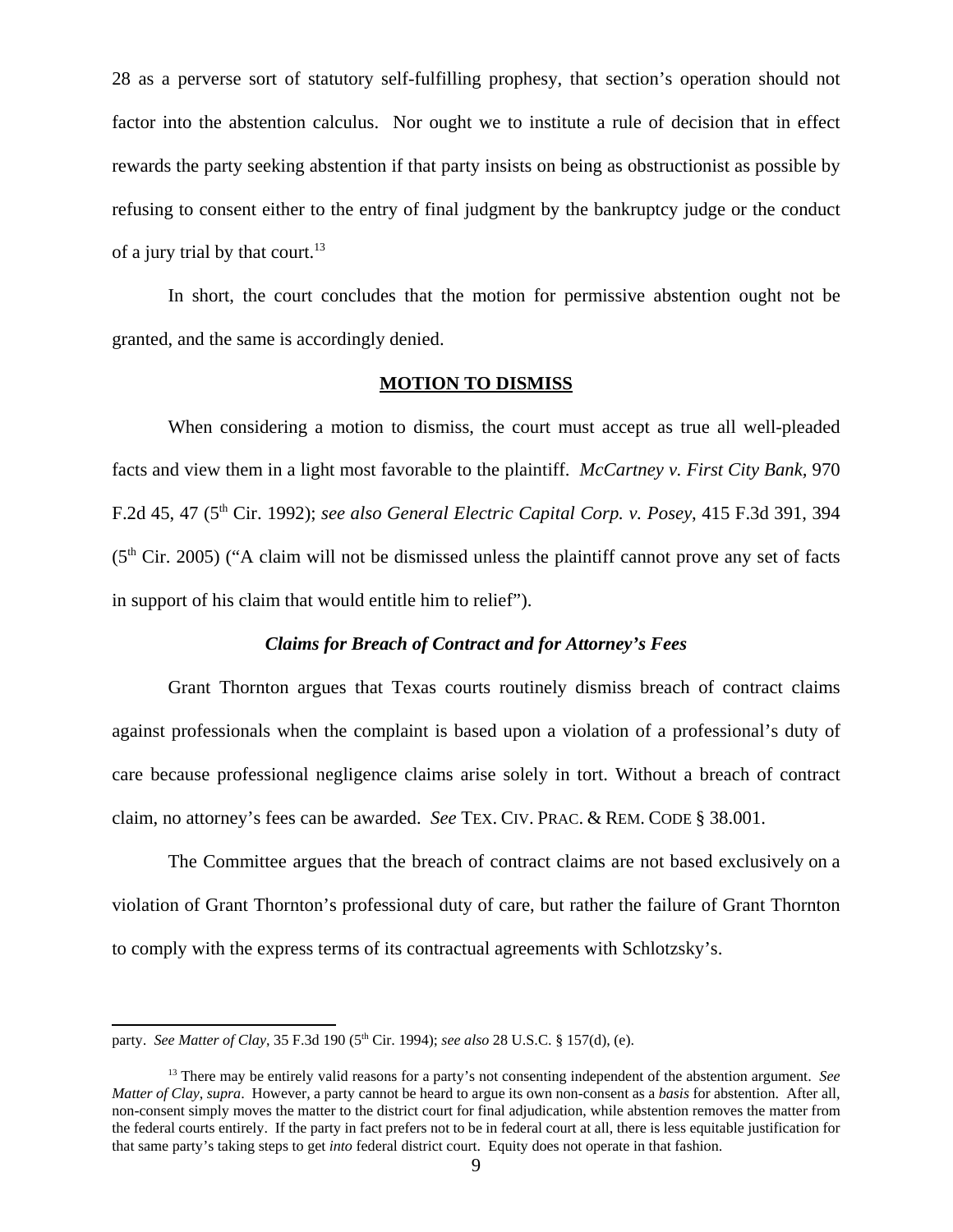The defendant is correct in its statement of Texas law, which prohibits the "fracturing" of a professional malpractice action by use of a breach of contract action. *See Askanase v. Fatjo*, 828 F.Supp. 465, 469 (S.D.Tex. 1993) (gathering Texas law on the point). In *Blackwell v. Deloitte & Touche, LLP*, however, this court wrote in its recommendation to the district court that "at this early stage in the proceedings, it is not certain that plaintiff could prove no set of facts in support of a breach of contract action which is separate from his claim for negligence/professional malpractice." The district court accepted that recommendation, over the objection of the defendant. *See* Order Accepting Report and Recommendation of the Bankruptcy Judge at 3, *Blackwell v. Deloitte & Touche, LLP*, CA SA-03-CA-143-FB (July 30, 2003). There could, in theory, be causes of action which are uniquely contractual in nature, as there were in the *Blackwell* matter. In that case, the court observed that there were some terms in the engagement letter that were "more truly contractual" ... for example "a failure to disclose irregularities, illegal acts, or reportable conditions to the board of directs would directly contravene an express contractual duty set out in the engagement letter." *Id.*

The problem for the Committee here is that it relies on the same exact allegations for its breach of contract claims as it does its negligence/malpractice claims (failure to abide by the US GAAS and AICPA standards). When a plaintiff's breach of contract claim is nothing more than a thinly disguised restatement of a claim for breach of a professional's duty, the claim cannot stand. *Askanase v. Fatjo*, *supra*. 14 This action cannot stand as currently pleaded. Nonetheless, given the standard for dismissal under Rule 12(b)(6) so recently reiterated by the Fifth Circuit in *Posey*, the court best avoids error by affording the plaintiff the opportunity to replead its contract action with facts and allegations that will survive the legal standard set by Texas law. If the plaintiff fails to replead within twenty days of entry of this decision and order, then the breach of

<sup>14</sup> *See Goffney v. Rabson,* 56 S.W.3d 186, 191 n.4 (Tex. App. - Houston 2001); *Jordan v. Bustamante,* 158 S.W.3d 29, 36 (Tex. App. Houston 2005); *Archer v. Medical Protective Co. of Ft. Wayne,* 2004 WL 119445 at \*4 (citing cases); *see also FDIC v. Ernst & Young,* 967 F.2d 166, 172 (5th Cir. 1992).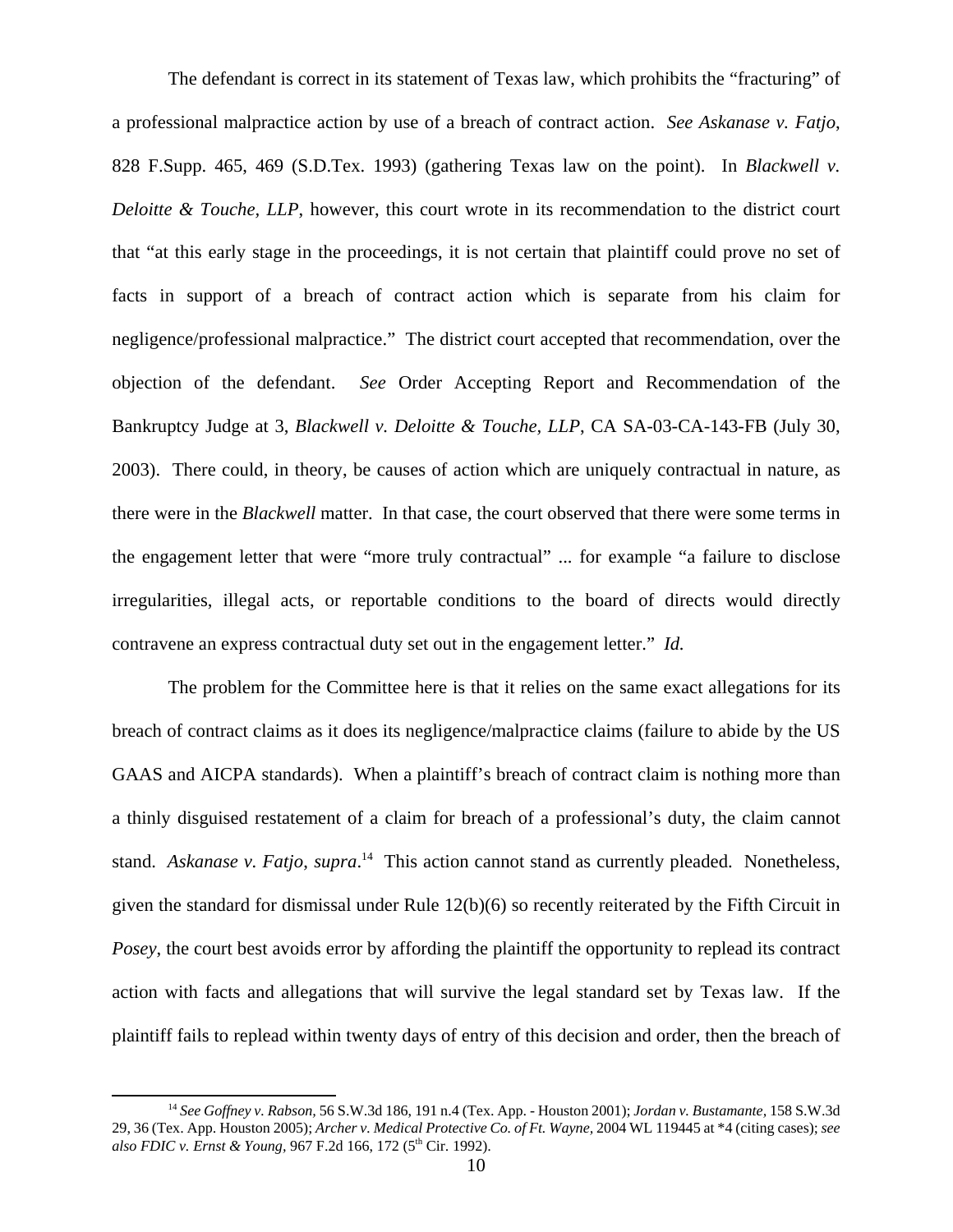contract cause of action will be dismissed for failure to state a claim for which relief can be granted.

# *Claim for Aiding and Abetting Breach of Fiduciary Duty*

Texas does not currently recognize a claim for aiding and abetting breach of fiduciary duty, as such. Texas does recognize a claim for knowing participation in breach of fiduciary duty, however.<sup>15</sup> The Committee itself asserts that aiding/abetting and knowing participation are one in the same. Response at 20. An action will not be dismissed for failure to state a claim simply because the plaintiff misnames the claim. As the Fifth Circuit observed in *Posey*,

> Rule  $8(a)(2)$  merely requires that a plaintiff recite a "short and plain statement of the claim showing that the pleader is entitled to relief." FED.R.CIV.P. 8(a)(2). "Such a statement must simply 'give the defendant fair notice of what the plaintiff's claim is and the grounds upon which it rests.' This simplified notice pleading standard relies on liberal discovery rules and summary judgment motions to define disputed facts and issues and to dispose of unmeritorious claims." *Swierkiewicz v. Sorema N.A.*, 534 U.S. 506, 512, 122 S.Ct. 992, 152 L.Ed.2d 1 (2002) (quoting *Conley v. Gibson*, 355 U.S. 41, 47, 78 S.Ct. 99, 2 L.Ed.2d 80 (1957)).

*Posey*, *supra* at 396. The complaint satisfies this generous pleading standard.

Grant Thornton also argues that the Complaint does not allege sufficient facts for a "knowing participation" claim even using a "constructive" knowledge standard. Motion to Dismiss at 13. The objection has merit, though for a slightly different reason than that suggested by Grant Thornton. The Complaint does not sufficiently tie Grant Thornton's conduct to any wrongful conduct on the part of officers or directors of the debtor that would constitute a breach of fiduciary duty. Specifically, the Committee alleges:

> John C. Wooley, Jeffrey J. Wooley, Floor Mouthaan and Raymond A. Rodriguez breached their fiduciary duties of due care owed to the Debtors by, among other things, failing to ensure that Schlotzsky's financial statements were prepared in accordance with GAAP and by failing to take action to prevent the Debtors' deepening insolvency. Grant Thornton's audit failure aided and abetted this conduct.

<sup>15</sup> *See Kinzbach Tool Co. v. Corbett-Wallace Corp.*, 160 S.W.2d 509, 514 (Tex. 1942).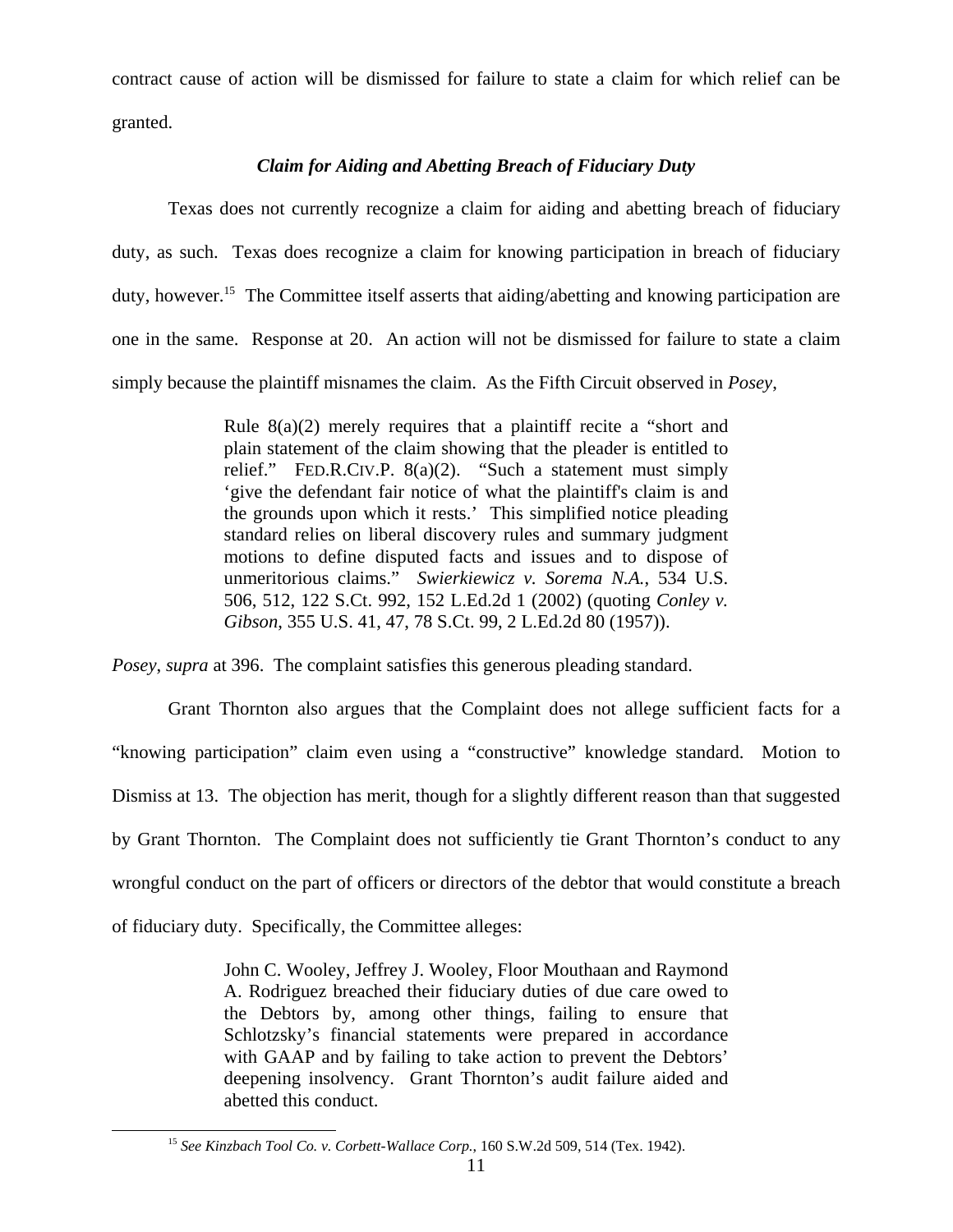Complaint at 19. At best, this allegation, accepted as true, would demonstrate negligence on the part of the officers and directors, but not a breach of their fiduciary duty. Even if the failure to supervise were characterized as a breach of fiduciary duty, it is difficult to comprehend how Grant Thornton could "knowingly participate" in a breach of fiduciary duty described as "failure to supervise the auditors," by failing to perform the audit properly. It makes not sense to say that Grant Thornton knowingly participated in the officers' failure to supervise Grant Thornton – especially if that "knowing participation" consisted solely of not performing the audit properly due to an alleged lack of supervision.

Once again, however, mindful of the difficult standard for dismissal set by *Posey*, the court will permit the Committee to replead this claim, if it can. If the claim is not repleaded, then the claim will be dismissed.

## *Claim for Exemplary Damages*

Grant Thornton argues that the Committee must plead that Grant Thornton's conduct was grossly negligent pursuant to section 41.003 of the Texas Civil Practice and Remedies Code. Therefore, Grant Thornton argues, the Committee must plead that "1) Grant Thornton's alleged negligent acts when viewed objectively from Grant Thornton's perspective involved an extreme degree of risk, considering the probability and magnitude of the harm; and (2) Grant Thornton had actual, subjective awareness of the risk involved but proceeded in conscious indifference to its client's rights, safety or welfare.

The Committee argues that it has properly pleaded this claim because it has tracked the statute:

> Grant Thronton's wrongful acts … were aggravated by the kind of conduct for which the law permits exemplary damages. When viewed objectively from Grant Thornton's viewpoint at the relevant times, Grant Thornton's conduct involved an extreme degree of risk, considering the probability and magnitude of the potential harm to the Debtors. Further, Grant Thornton was subjectively aware of the risks involved, but proceeded with